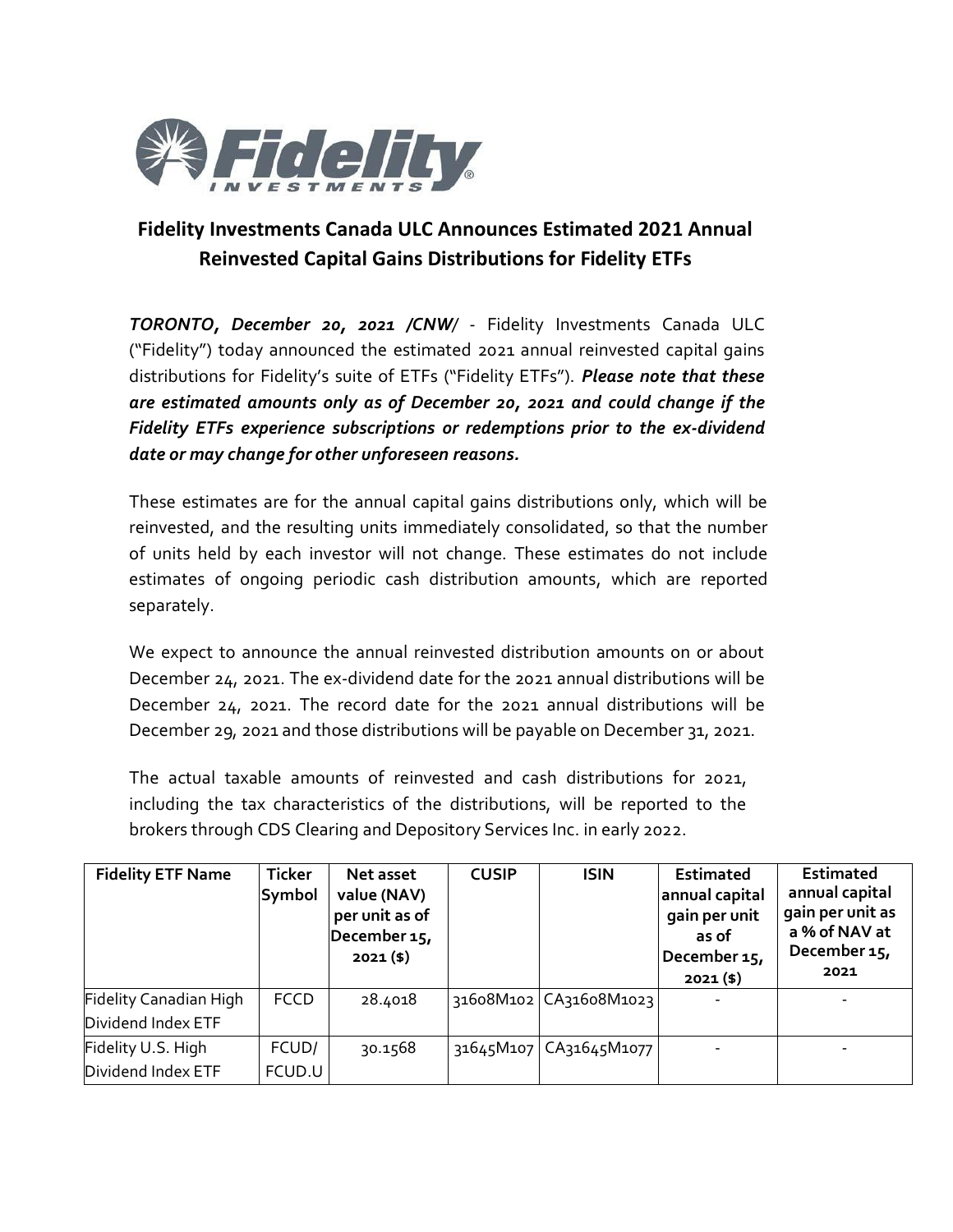| <b>Fidelity ETF Name</b>         | <b>Ticker</b> | Net asset      | <b>CUSIP</b> | <b>ISIN</b>            | <b>Estimated</b>            | <b>Estimated</b>                  |
|----------------------------------|---------------|----------------|--------------|------------------------|-----------------------------|-----------------------------------|
|                                  | Symbol        | value (NAV)    |              |                        | annual capital              | annual capital                    |
|                                  |               | per unit as of |              |                        | gain per unit               | gain per unit as<br>a % of NAV at |
|                                  |               | December 15,   |              |                        | as of                       | December 15,                      |
|                                  |               | $2021($ \$)    |              |                        | December 15,<br>$2021($ \$) | 2021                              |
| Fidelity U.S. High               | <b>FCUH</b>   | 29.2309        | 315740100    | CA3157401009           |                             |                                   |
| Dividend Currency                |               |                |              |                        |                             |                                   |
| Neutral Index ETF                |               |                |              |                        |                             |                                   |
| Fidelity U.S. Dividend           | FCRR/         | 33.8547        |              | 31644M108 CA31644M1086 | 0.65380                     | 1.93119%                          |
| for Rising Rates Index           | FCRR.U        |                |              |                        |                             |                                   |
| <b>ETF</b>                       |               |                |              |                        |                             |                                   |
| Fidelity U.S. Dividend           | <b>FCRH</b>   | 32.9324        | 31644P101    | CA31644P1018           | 0.88892                     | 2.69924%                          |
| for Rising Rates                 |               |                |              |                        |                             |                                   |
| Currency Neutral Index           |               |                |              |                        |                             |                                   |
| <b>ETF</b>                       |               |                |              |                        |                             |                                   |
| <b>Fidelity International</b>    | <b>FCID</b>   | 23.2533        | 31623D103    | CA31623D1033           |                             |                                   |
| High Dividend Index ETF          |               |                |              |                        |                             |                                   |
| <b>Fidelity Systematic</b>       | <b>FCCB</b>   | 25.1654        | 31644F103    | CA31644F1036           |                             |                                   |
| Canadian Bond Index              |               |                |              |                        |                             |                                   |
| ETF                              |               |                |              |                        |                             |                                   |
| <b>Fidelity Canadian Short</b>   | <b>FCSB</b>   | 25.5456        | 31608N100    | CA31608N1006           |                             |                                   |
| Term Corporate Bond              |               |                |              |                        |                             |                                   |
| <b>ETF</b>                       |               |                |              |                        |                             |                                   |
| <b>Fidelity Global Core Plus</b> | FCGB/         | 25.0844        | 31623G106    | CA31623G1063           |                             |                                   |
| <b>Bond ETF</b>                  | FCGB.U        |                |              |                        |                             |                                   |
| Fidelity Systematic U.S.         | <b>FCHY</b>   | 25.0678        | 31615L105    | CA31615L1058           |                             |                                   |
| High Yield Bond ETF              |               |                |              |                        |                             |                                   |
| Fidelity Systematic U.S.         | <b>FCHH</b>   | 25.1315        | 31615M103    | CA31615M1032           | 0.80295                     | 3.19500%                          |
| High Yield Bond                  |               |                |              |                        |                             |                                   |
| Currency Neutral ETF             |               |                |              |                        |                             |                                   |
| <b>Fidelity Canadian</b>         | <b>FCMI</b>   | 12.8870        | 31609T106    | CA31609T1066           |                             |                                   |
| Monthly High Income              |               |                |              |                        |                             |                                   |
| <b>ETF</b>                       |               |                |              |                        |                             |                                   |
| <b>Fidelity Global Monthly</b>   | <b>FCGI</b>   | 13.0971        | 31623K107    | CA31623K1075           |                             |                                   |
| High Income ETF                  |               |                |              |                        |                             |                                   |
| <b>Fidelity Global</b>           | FCIG/         | 25.3420        | 31624P105    | CA31624P1053           | 0.28892                     | 1.14007%                          |
| Investment Grade Bond            | FCIG.U        |                |              |                        |                             |                                   |
| ETF                              |               |                |              |                        |                             |                                   |
| <b>Fidelity Canadian Low</b>     | <b>FCCL</b>   | 31.2914        | 31608H103    | CA31608H1038           |                             |                                   |
| Volatility Index ETF             |               |                |              |                        |                             |                                   |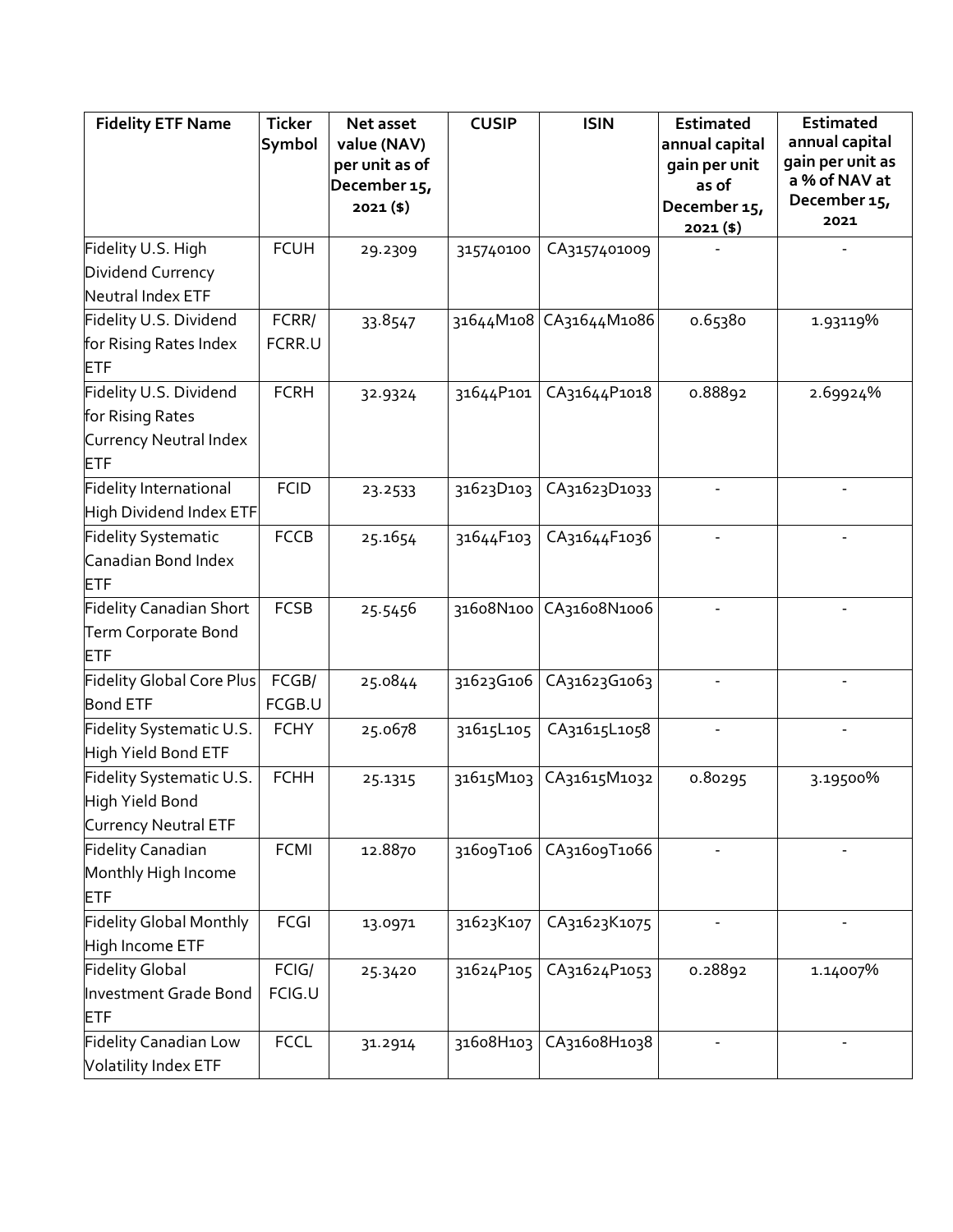| <b>Fidelity ETF Name</b>       | <b>Ticker</b> | Net asset                   | <b>CUSIP</b> | <b>ISIN</b>              | <b>Estimated</b>         | <b>Estimated</b>                  |
|--------------------------------|---------------|-----------------------------|--------------|--------------------------|--------------------------|-----------------------------------|
|                                | Symbol        | value (NAV)                 |              |                          | annual capital           | annual capital                    |
|                                |               | per unit as of              |              |                          | gain per unit            | gain per unit as<br>a % of NAV at |
|                                |               | December 15,<br>$2021($ \$) |              |                          | as of                    | December 15,                      |
|                                |               |                             |              |                          | December 15,<br>2021(\$) | 2021                              |
| Fidelity U.S. Low              | FCUL/         | 39.9586                     | 31647B109    | CA31647B1094             | 0.66715                  | 1.66961%                          |
| Volatility Index ETF           | FCUL.U        |                             |              |                          |                          |                                   |
| Fidelity U.S. Low              | <b>FCLH</b>   | 40.2371                     | 31647N103    | CA31647N1033             |                          |                                   |
| <b>Volatility Currency</b>     |               |                             |              |                          |                          |                                   |
| Neutral Index ETF              |               |                             |              |                          |                          |                                   |
| Fidelity Canadian High         | <b>FCCQ</b>   | 31.6415                     | 31610C100    | CA31610C1005             | 1.35754                  | 4.29038%                          |
| Quality Index ETF              |               |                             |              |                          |                          |                                   |
| Fidelity U.S. High             | FCUQ/         | 47.0797                     | 31647C107    | CA31647C1077             | 2.30684                  | 4.89986%                          |
| Quality Index ETF              | FCUQ.U        |                             |              |                          |                          |                                   |
| Fidelity U.S. High             | <b>FCQH</b>   | 47.5106                     | 31648J101    | CA31648J1012             |                          |                                   |
| Quality Currency               |               |                             |              |                          |                          |                                   |
| Neutral Index ETF              |               |                             |              |                          |                          |                                   |
| <b>Fidelity Canadian Value</b> | <b>FCCV</b>   | 12.7560                     | 31609U103    | CA31609U1030             | 0.31203                  | 2.44617%                          |
| Index ETF                      |               |                             |              |                          |                          |                                   |
| Fidelity U.S. Value Index      | FCUV/         | 12.6076                     | 31647E103    | CA31647E1034             | 0.33298                  | 2.64109%                          |
| <b>ETF</b>                     | FCUV.U        |                             |              |                          |                          |                                   |
| Fidelity U.S. Value            | <b>FCVH</b>   | 13.0767                     | 31646E104    | CA31646E1043             | 0.32124                  | 2.45661%                          |
| Currency Neutral Index         |               |                             |              |                          |                          |                                   |
| <b>ETF</b>                     |               |                             |              |                          |                          |                                   |
| Fidelity International         | <b>FCIL</b>   | 27.3338                     | 31624M102    | CA31624M1023             | $\overline{\phantom{a}}$ |                                   |
| Low Volatility Index ETF       |               |                             |              |                          |                          |                                   |
| <b>Fidelity International</b>  | FCIQ/         | 37.6339                     | 31623X109    | CA31623X1096             | 1.37571                  | 3.65552%                          |
| High Quality Index ETF         | FCIQ.U        |                             |              |                          |                          |                                   |
| <b>Fidelity International</b>  | <b>FCIV</b>   | 28.6862                     |              | 31622Y108   CA31622Y1088 | 1.76318                  | 6.14645%                          |
| Value Index ETF                |               |                             |              |                          |                          |                                   |
| <b>Fidelity Sustainable</b>    | <b>FCSW</b>   | 36.9373                     | 31642F105    | CA31642F1053             | 1.92859                  | 5.22126%                          |
| World ETF                      |               |                             |              |                          |                          |                                   |
| <b>Fidelity Canadian</b>       | <b>FCCM</b>   | 10.0485                     |              | 31609W109 CA31609W1095   |                          |                                   |
| Momentum Index ETF             |               |                             |              |                          |                          |                                   |
| Fidelity U.S. Momentum         | FCMO/         | 11.4346                     | 31649P106    | CA31649P1062             | 0.77884                  | 6.81129%                          |
| Index ETF                      | FCMO.U        |                             |              |                          |                          |                                   |
| Fidelity U.S. Momentum         | <b>FCMH</b>   | 11.8849                     | 31649R102    | CA31649R1029             | 1.38126                  | 11.62200%                         |
| Currency Neutral Index         |               |                             |              |                          |                          |                                   |
| <b>ETF</b>                     |               |                             |              |                          |                          |                                   |
| Fidelity International         | <b>FCIM</b>   | 10.6423                     | 31623V103    | CA31623V1031             | 0.57567                  | 5.40929%                          |
| Momentum Index ETF             |               |                             |              |                          |                          |                                   |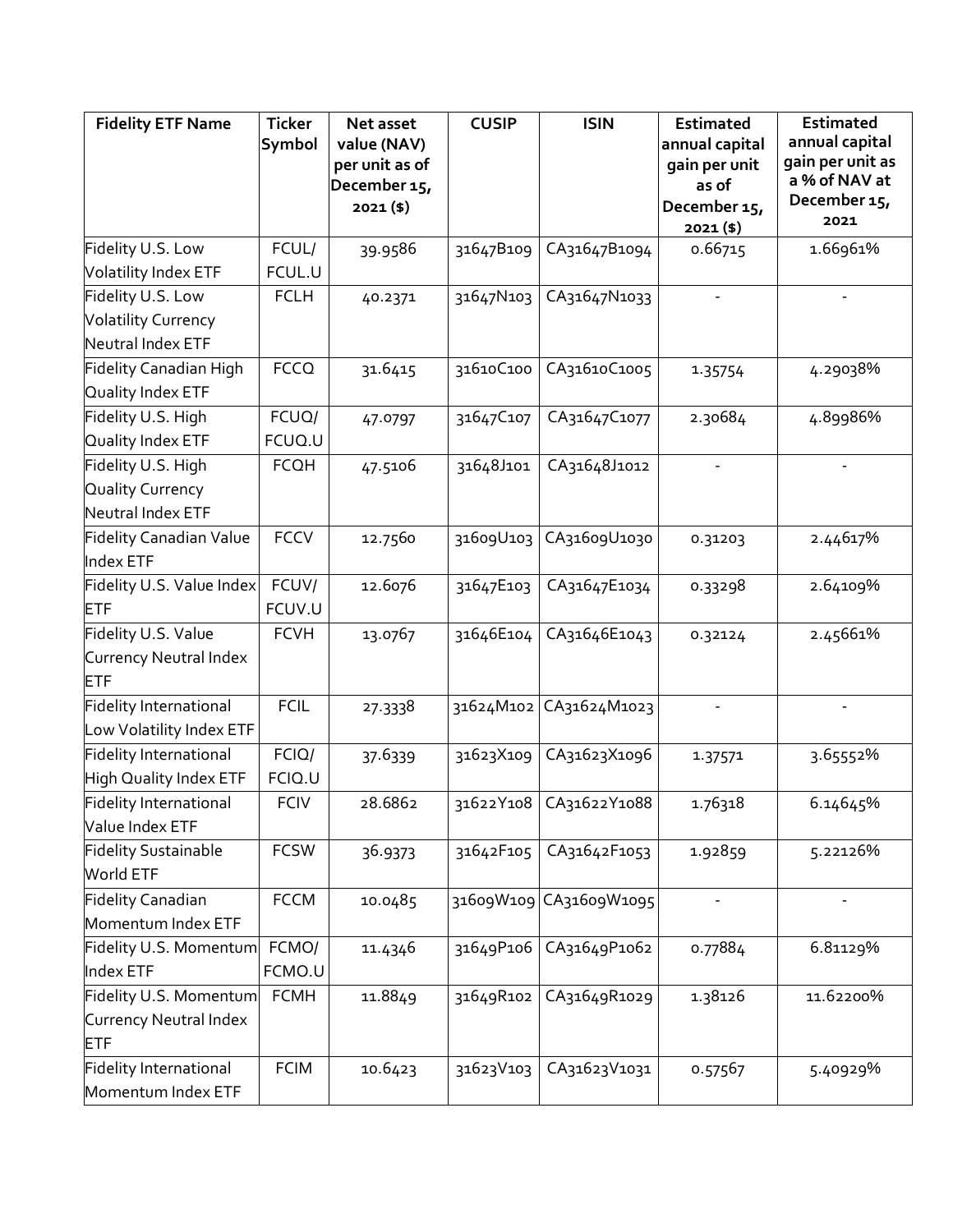| <b>Fidelity ETF Name</b>  | <b>Ticker</b><br>Symbol | Net asset<br>value (NAV)<br>per unit as of<br>December 15,<br>$2021($ \$) | <b>CUSIP</b> | <b>ISIN</b>  | <b>Estimated</b><br>annual capital<br>gain per unit<br>as of<br>December 15,<br>$2021($ \$) | <b>Estimated</b><br>annual capital<br>gain per unit as<br>a % of NAV at<br>December 15,<br>2021 |
|---------------------------|-------------------------|---------------------------------------------------------------------------|--------------|--------------|---------------------------------------------------------------------------------------------|-------------------------------------------------------------------------------------------------|
| Fidelity All-in-One       | <b>FBAL</b>             | 11.0630                                                                   | 315818104    | CA3158181048 | 0.23059                                                                                     | 2.08433%                                                                                        |
| <b>Balanced ETF</b>       |                         |                                                                           |              |              |                                                                                             |                                                                                                 |
| Fidelity All-in-One       | <b>FGRO</b>             | 11.5746                                                                   | 31581P106    | CA31581P1062 | 0.33726                                                                                     | 2.91383%                                                                                        |
| Growth ETF                |                         |                                                                           |              |              |                                                                                             |                                                                                                 |
| <b>Fidelity Advantage</b> | FBTC/                   | 21.5346                                                                   | 31580V104    | CA31580V1040 |                                                                                             |                                                                                                 |
| <b>Bitcoin ETF</b>        | FBTC.U                  |                                                                           |              |              |                                                                                             |                                                                                                 |

## **Forward-looking information**

This press release contains forward-looking statements with respect to the estimated December 2021 capital gains distributions for the Fidelity ETFs. By their nature, these forward-looking statements involve risks and uncertainties that could cause the distributions to differ materially from those contemplated by the forward-looking statements. Material factors that could cause the actual distributions to differ from the estimated distributions include, but are not limited to, the actual amounts of distributions received by the Fidelity ETFs, portfolio transactions, currency hedging transactions, and subscription and redemption activity.

## **About Fidelity Investments Canada ULC**

At Fidelity, our mission is to build a better future for Canadian investors and help them stay ahead. We offer investors and institutions a range of innovative and trusted investment portfolios to help them reach their financial and life goals.

As a privately-owned company, our people and world class resources are committed to doing what is right for investors and their long-term success. Our clients have entrusted us with \$206 billion in assets under management (as at December 15, 2021) and they include individuals, financial advisors, pension plans, endowments, foundations and more.

We are proud to provide investors a full range of investment solutions through mutual funds and exchange-traded funds, including domestic, international and global equity, income-oriented strategies, asset allocation solutions, managed portfolios, sustainable investing and our high net worth program. Fidelity Funds